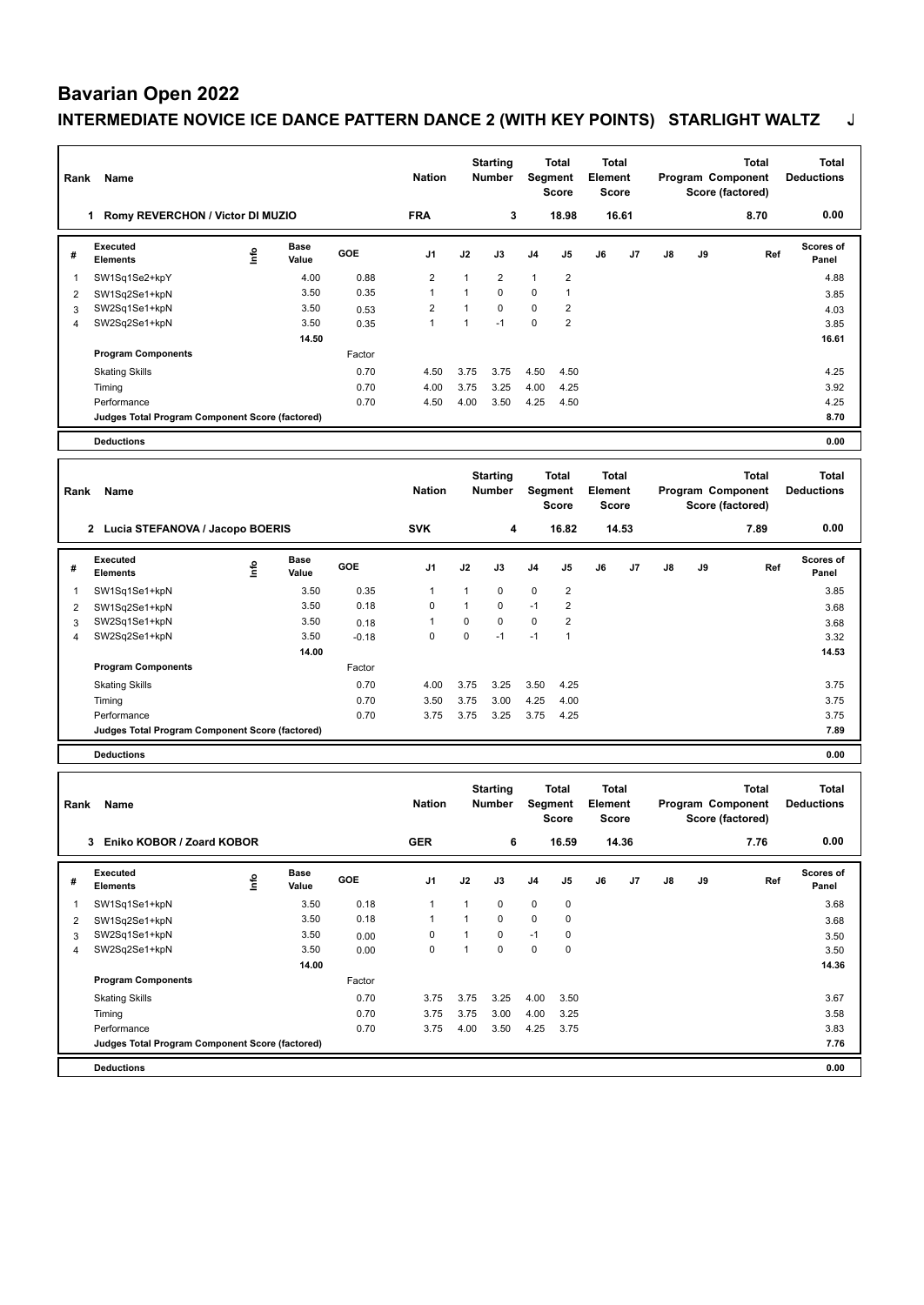#### **Bavarian Open 2022**

## **INTERMEDIATE NOVICE ICE DANCE PATTERN DANCE 2 (WITH KEY POINTS) STARLIGHT WALTZ J**

| Rank           | Name                                            |      |                      |         | <b>Nation</b> |             | <b>Starting</b><br><b>Number</b> |              | <b>Total</b><br>Segment<br><b>Score</b> | <b>Total</b><br>Element<br><b>Score</b> |       |    |    | <b>Total</b><br>Program Component<br>Score (factored) | <b>Total</b><br><b>Deductions</b> |
|----------------|-------------------------------------------------|------|----------------------|---------|---------------|-------------|----------------------------------|--------------|-----------------------------------------|-----------------------------------------|-------|----|----|-------------------------------------------------------|-----------------------------------|
|                | 4 Mia GIBBESCH / Lias LUFT                      |      |                      |         | <b>GER</b>    |             | 1                                |              | 16.42                                   |                                         | 15.00 |    |    | 6.89                                                  | 0.00                              |
| #              | <b>Executed</b><br><b>Elements</b>              | ١nf٥ | Base<br>Value        | GOE     | J1            | J2          | J3                               | J4           | J5                                      | J6                                      | J7    | J8 | J9 | Ref                                                   | Scores of<br>Panel                |
| 1              | SW1Sq1Se2+kpY                                   |      | 4.00                 | 0.18    | $-1$          | $\mathbf 0$ | 1                                | $\mathbf{1}$ | 0                                       |                                         |       |    |    |                                                       | 4.18                              |
| 2              | SW1Sq2Se1+kpN                                   |      | 3.50                 | 0.00    | 0             | 0           | $\mathbf{1}$                     | $-1$         | 0                                       |                                         |       |    |    |                                                       | 3.50                              |
| 3              | SW2Sq1Se2+kpY                                   |      | 4.00                 | 0.00    | 0             | 0           | 0                                | $\mathbf{1}$ | 0                                       |                                         |       |    |    |                                                       | 4.00                              |
| $\overline{4}$ | SW2Sq2Se1+kpN                                   |      | 3.50                 | $-0.18$ | $\mathbf 0$   | $\mathbf 0$ | 0                                | $-1$         | $-1$                                    |                                         |       |    |    |                                                       | 3.32                              |
|                |                                                 |      | 15.00                |         |               |             |                                  |              |                                         |                                         |       |    |    |                                                       | 15.00                             |
|                | <b>Program Components</b>                       |      |                      | Factor  |               |             |                                  |              |                                         |                                         |       |    |    |                                                       |                                   |
|                | <b>Skating Skills</b>                           |      |                      | 0.70    | 3.00          | 3.50        | 3.00                             | 3.25         | 3.75                                    |                                         |       |    |    |                                                       | 3.25                              |
|                | Timing                                          |      |                      | 0.70    | 2.75          | 3.25        | 3.00                             | 4.00         | 3.25                                    |                                         |       |    |    |                                                       | 3.17                              |
|                | Performance                                     |      |                      | 0.70    | 3.25          | 3.25        | 3.00                             | 3.75         | 3.75                                    |                                         |       |    |    |                                                       | 3.42                              |
|                | Judges Total Program Component Score (factored) |      |                      |         |               |             |                                  |              |                                         |                                         |       |    |    |                                                       | 6.89                              |
|                | <b>Deductions</b>                               |      |                      |         |               |             |                                  |              |                                         |                                         |       |    |    |                                                       | 0.00                              |
| Rank           | Name                                            |      |                      |         | <b>Nation</b> |             | <b>Starting</b><br><b>Number</b> |              | <b>Total</b><br>Segment                 | Total<br><b>Element</b>                 |       |    |    | <b>Total</b><br>Program Component                     | <b>Total</b><br><b>Deductions</b> |
|                | 5 Kristyna KURCOVA / Aleksandr TOKAREV          |      |                      |         | <b>CZE</b>    |             | 5                                |              | <b>Score</b><br>15.69                   | <b>Score</b>                            | 13.97 |    |    | Score (factored)<br>6.95                              | 0.00                              |
|                |                                                 |      |                      |         |               |             |                                  |              |                                         |                                         |       |    |    |                                                       |                                   |
| #              | <b>Executed</b><br><b>Elements</b>              | ١nf٥ | Base<br>Value        | GOE     | J1            | J2          | J3                               | J4           | J5                                      | J6                                      | J7    | J8 | J9 | Ref                                                   | Scores of<br>Panel                |
| 1              | SW1Sq1Se1+kpN                                   |      | 3.50                 | 0.18    | $\pmb{0}$     | 1           | $-1$                             | $\pmb{0}$    | 1                                       |                                         |       |    |    |                                                       | 3.68                              |
| $\overline{2}$ | SW1Sq2Se1+kpN                                   |      | 3.50                 | $-0.35$ | $-1$          | $\mathbf 0$ | $-2$                             | $-1$         | 0                                       |                                         |       |    |    |                                                       | 3.15                              |
| 3              | SW2Sq1Se1+kpN                                   |      | 3.50                 | $-0.18$ | $\mathbf 0$   | $\mathbf 0$ | $-1$                             | $-2$         | 0                                       |                                         |       |    |    |                                                       | 3.32                              |
| 4              | SW2Sq2Se2+kpY                                   |      | 4.00                 | $-0.18$ | $\mathbf 0$   | $\mathbf 0$ | $-2$                             | $-1$         | $\mathbf 0$                             |                                         |       |    |    |                                                       | 3.82                              |
|                |                                                 |      | 14.50                |         |               |             |                                  |              |                                         |                                         |       |    |    |                                                       | 13.97                             |
|                | <b>Program Components</b>                       |      |                      | Factor  |               |             |                                  |              |                                         |                                         |       |    |    |                                                       |                                   |
|                | <b>Skating Skills</b>                           |      |                      | 0.70    | 4.00          | 3.25        | 2.50                             | 3.75         | 3.50                                    |                                         |       |    |    |                                                       | 3.50                              |
|                | Timing                                          |      |                      | 0.70    | 3.50          | 3.25        | 2.75                             | 4.00         | 2.75                                    |                                         |       |    |    |                                                       | 3.17                              |
|                | Performance                                     |      |                      | 0.70    | 3.00          | 3.50        | 2.50                             | 3.50         | 3.25                                    |                                         |       |    |    |                                                       | 3.25                              |
|                | Judges Total Program Component Score (factored) |      |                      |         |               |             |                                  |              |                                         |                                         |       |    |    |                                                       | 6.95                              |
|                | <b>Deductions</b>                               |      |                      |         |               |             |                                  |              |                                         |                                         |       |    |    |                                                       | 0.00                              |
|                |                                                 |      |                      |         |               |             | <b>Starting</b>                  |              | <b>Total</b>                            | <b>Total</b>                            |       |    |    | <b>Total</b>                                          | <b>Total</b>                      |
| Rank           | Name                                            |      |                      |         | <b>Nation</b> |             | Number                           |              | Segment                                 | Element                                 |       |    |    | Program Component                                     | <b>Deductions</b>                 |
|                |                                                 |      |                      |         |               |             |                                  |              | <b>Score</b>                            | Score                                   |       |    |    | Score (factored)                                      |                                   |
|                | 6 Nelly HEMCKE / Deniz BRIESEMEISTER            |      |                      |         | <b>GER</b>    |             | $\overline{\mathbf{r}}$          |              | 15.08                                   |                                         | 13.44 |    |    | 6.66                                                  | 0.00                              |
| #              | Executed<br>Elements                            | ١m   | <b>Base</b><br>Value | GOE     | J1            | J2          | J3                               | J4           | J5                                      | J6                                      | J7    | J8 | J9 | Ref                                                   | Scores of<br>Panel                |
| 1              | SW1Sq1Se1+kpT                                   |      | 3.50                 | $-0.18$ | $-1$          | 0           | 0                                | $-1$         | 0                                       |                                         |       |    |    |                                                       | 3.32                              |
| 2              | SW1Sq2Se1+kpN                                   |      | 3.50                 | 0.00    | $-1$          | $\mathbf 0$ | 0                                | $\mathsf 0$  | $\pmb{0}$                               |                                         |       |    |    |                                                       | 3.50                              |
| 3              | SW2Sq1Se1+kpN                                   |      | 3.50                 | $-0.53$ | $-2$          | 0           | $-1$                             | $-2$         | 0                                       |                                         |       |    |    |                                                       | 2.97                              |
| 4              | SW2Sq2Se2+kpY                                   |      | 4.00                 | $-0.35$ | $-1$          | $\pmb{0}$   | $-1$                             | $-1$         | 0                                       |                                         |       |    |    |                                                       | 3.65                              |
|                |                                                 |      | 14.50                |         |               |             |                                  |              |                                         |                                         |       |    |    |                                                       | 13.44                             |
|                | <b>Program Components</b>                       |      |                      | Factor  |               |             |                                  |              |                                         |                                         |       |    |    |                                                       |                                   |
|                | <b>Skating Skills</b>                           |      |                      | 0.70    | 2.75          | 3.25        | 3.00                             | 4.00         | 3.25                                    |                                         |       |    |    |                                                       | 3.17                              |
|                | Timing                                          |      |                      | 0.70    | 2.50          | 3.25        | 2.75                             | 3.50         | 3.25                                    |                                         |       |    |    |                                                       | 3.08                              |
|                | Performance                                     |      |                      | 0.70    | 2.75          | 3.25        | 3.00                             | 3.50         | 3.50                                    |                                         |       |    |    |                                                       | 3.25                              |
|                | Judges Total Program Component Score (factored) |      |                      |         |               |             |                                  |              |                                         |                                         |       |    |    |                                                       | 6.66                              |
|                | <b>Deductions</b>                               |      |                      |         |               |             |                                  |              |                                         |                                         |       |    |    |                                                       | 0.00                              |